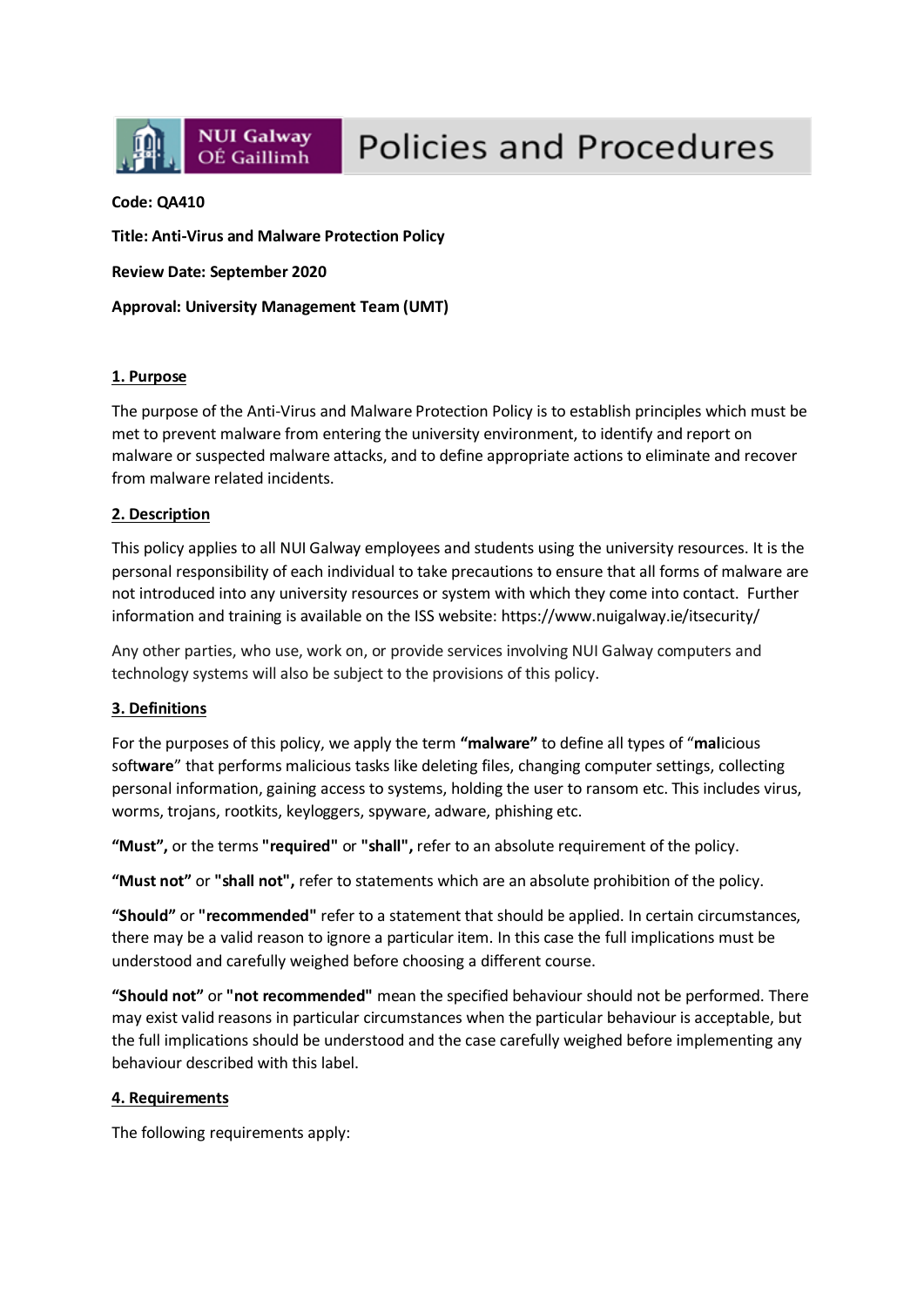1. All users must note and report any observed malware or suspected security incidents as soon as possible. Particularly virus outbreaks must be reported to NUI Galway Information Solutions and Services (ISS) and to your Head of School or Unit.

2. All end-user devices connecting to university resources should have appropriate anti-virus and malware protection installed and active.

To protect against malware infections, an 'in-depth defence' strategy is required to minimise the risk of loss or damage to services. This includes anti-malware security controls at:

- Client Protection
- Network Perimeter
- **•** Server Level

# **Client Protection**

3. All PCs and laptop equipment must have anti-virus software installed and active.

4. All PCs and laptop equipment must have on-line (real-time) scanning enabled and enforced as a background service (i.e. each file access must be checked while loading).

5. All PCs and laptop equipment should have a minimum weekly scan of all files for malicious code.

6. All PCs and laptops must have automated update mechanisms enabled and active to ensure they are provisioned with the latest virus signature files. This is ensured by installation of the McAfee ePolicy Orchestrator Agent (EPO agent) from the ISS website: https://www.nuigalway.ie/itsecurity/anti-virus/

For additional information on anti-virus software which is available to staff and students go to the ISS Webpages: https://www.nuigalway.ie/itsecurity/anti-virus/

# **Server Protection**

7. All Microsoft based Servers must have anti-virus software installed and active. This includes:

- a. Real-time "on-access" scanning.
- b. Weekly scan for malicious code.

8. All anti-virus software must be configured to be updated automatically. The Virus Signatures should be updated (at a minimum):

- a. Daily for servers with network access to virus signature update server
- b. Weekly for other non-network connected servers

9. Due to the fundamental different approach used for security on UNIX based (UNIX & LINUX) system including UNIX file system security, User permissions, and executable not depending upon extension, it is not a requirement that UNIX systems have anti-malware installed and active. However, UNIX based systems are not bulletproof and can still suffer from malware and Trojans and it is therefore recommended that critical systems, or systems that perform a high level of interactivity with users should have anti-malware protection installed and active Network Perimeter Protection

10. Approved anti-malware solutions must be deployed at all internet and e-mail gateways to prevent malware from entering the network.